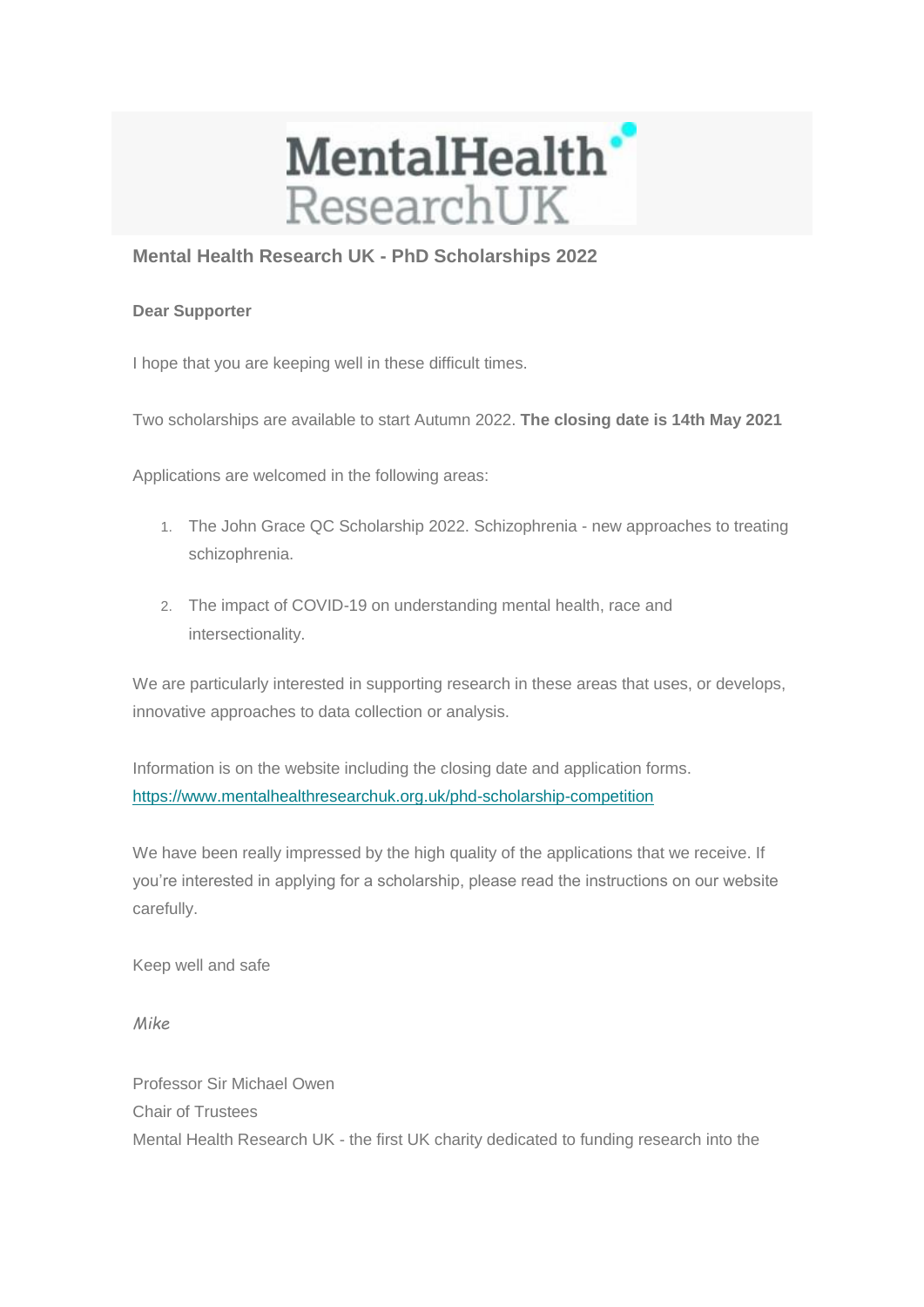causes of and cures for mental illnesses.

[http://www.mhruk.org/](https://mhruk.us3.list-manage.com/track/click?u=9f597992504bbc9467a09e2ad&id=9cdf2f9939&e=653c95db77) 

*Transforming lives - making a difference in the long-term*